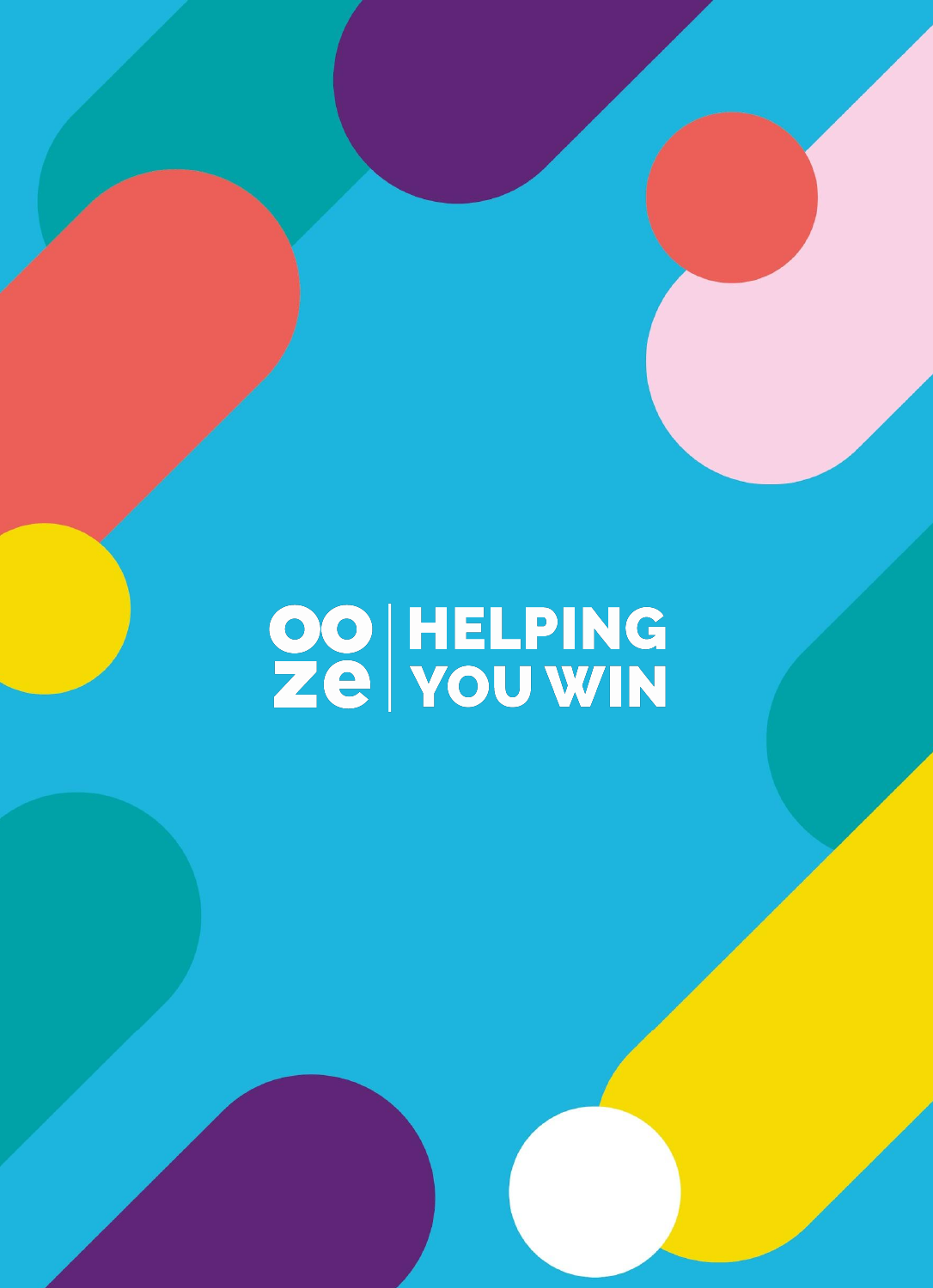**How to generate a 7-figure revenue with a highly effective website**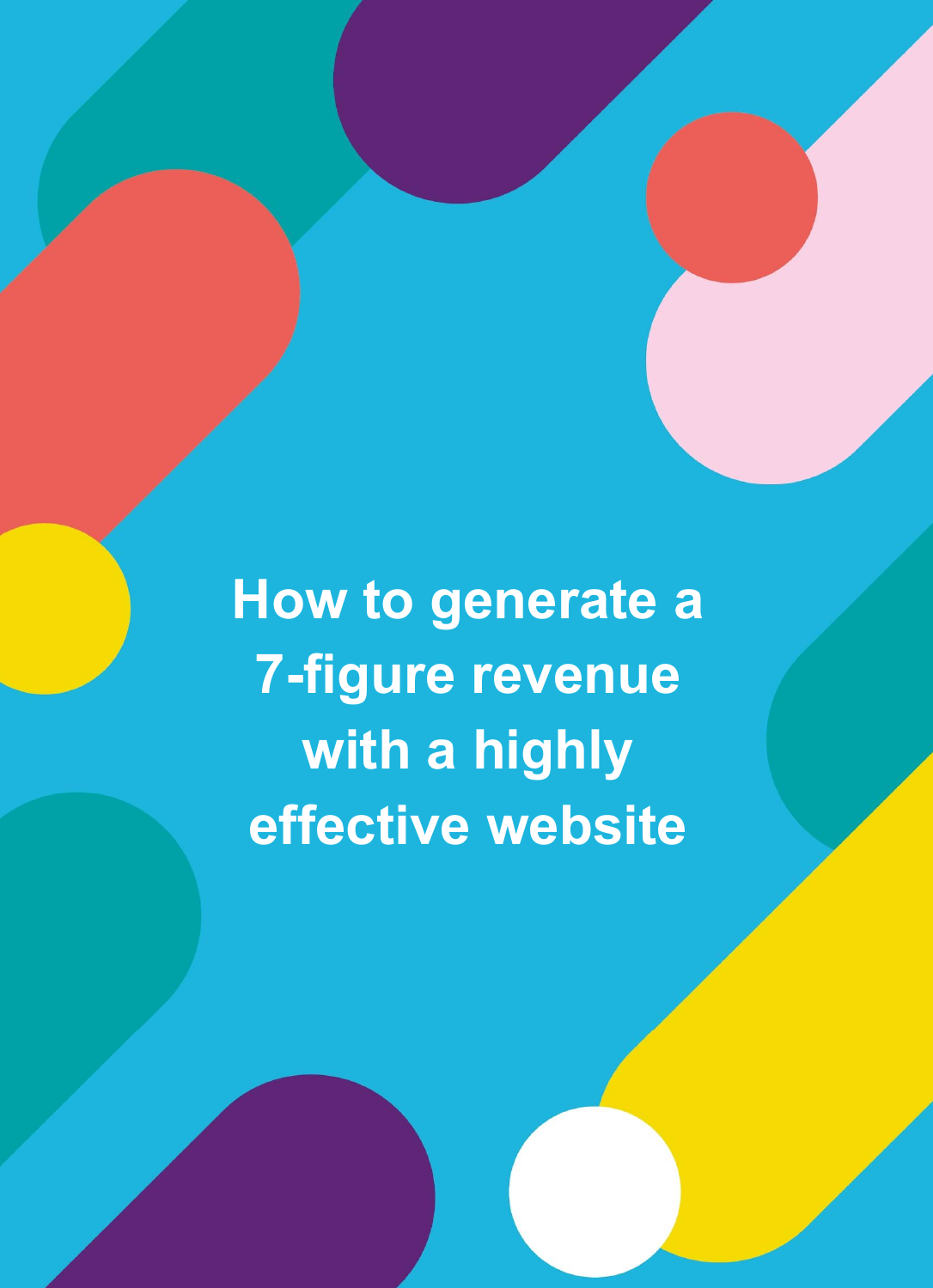### **How to generate a revenue**

UI/UX expert reveals how to stop businesses from losing leads and maximise their websites as an online marketing tool.

Is it valuable for a business to create an effective and efficient website? As a matter of fact, without a website you are only showcasing 7% of your business to the world. In this digital era, 66% of consumers would rather engage with well-designed websites than those that are plain and simple. Take Data Agility's website as an example of an online platform with an effective user interface and user experience design. It's easy to navigate. There's a clear, easy-to-digest structure to follow making it accessible and user-friendly. Effective websites are not only important in establishing your business' brand identity; they also offer a number of benefits essential to your business' growth. A great website helps you make a good first impression with potential clients leading to a revenue boost. You will also experience reduced bounce rates and improved search rankings on Google.

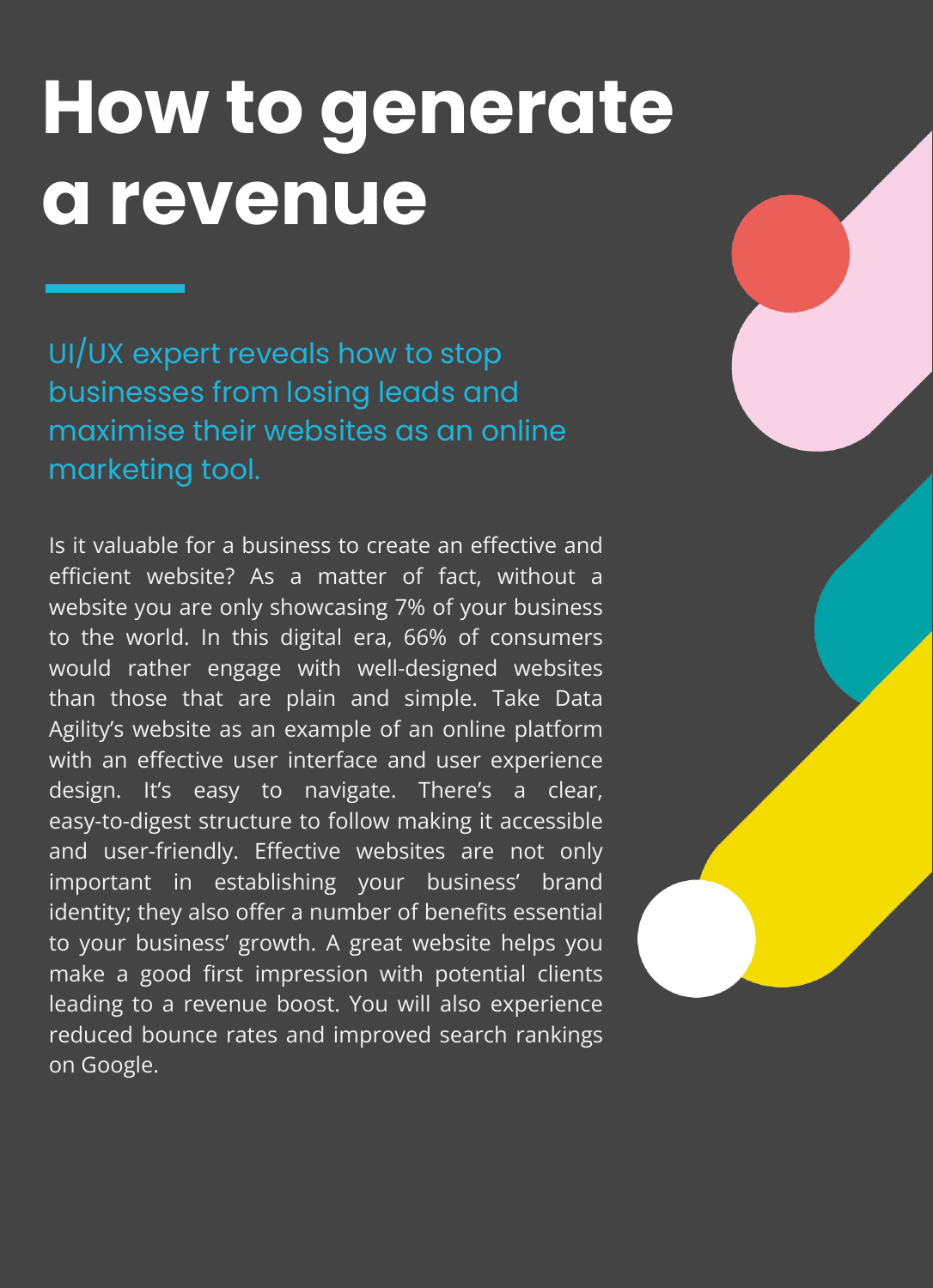### **But what makes for a bad or a good website?**

Here are top 7 common problems in low-performing websites

- **1. Website contains poor or no content**
- **2. Contact information is hidden or not obviously found**
- **3. Content is cluttered or disorganised**
- **4. Lack of mobile responsiveness**
- **5. Call-to-action is unclear**
- **6. Slow website loading speed**
- **7. Security issues or certification problems**

If your website has one of the 7 problems above, chances are your conversion rate is suffering and you've missed on key opportunities to generate leads and sales. Thankfully, it's not too late to turn your business around and come up with a strategy to recreate your website into a revenue-generating online tool.

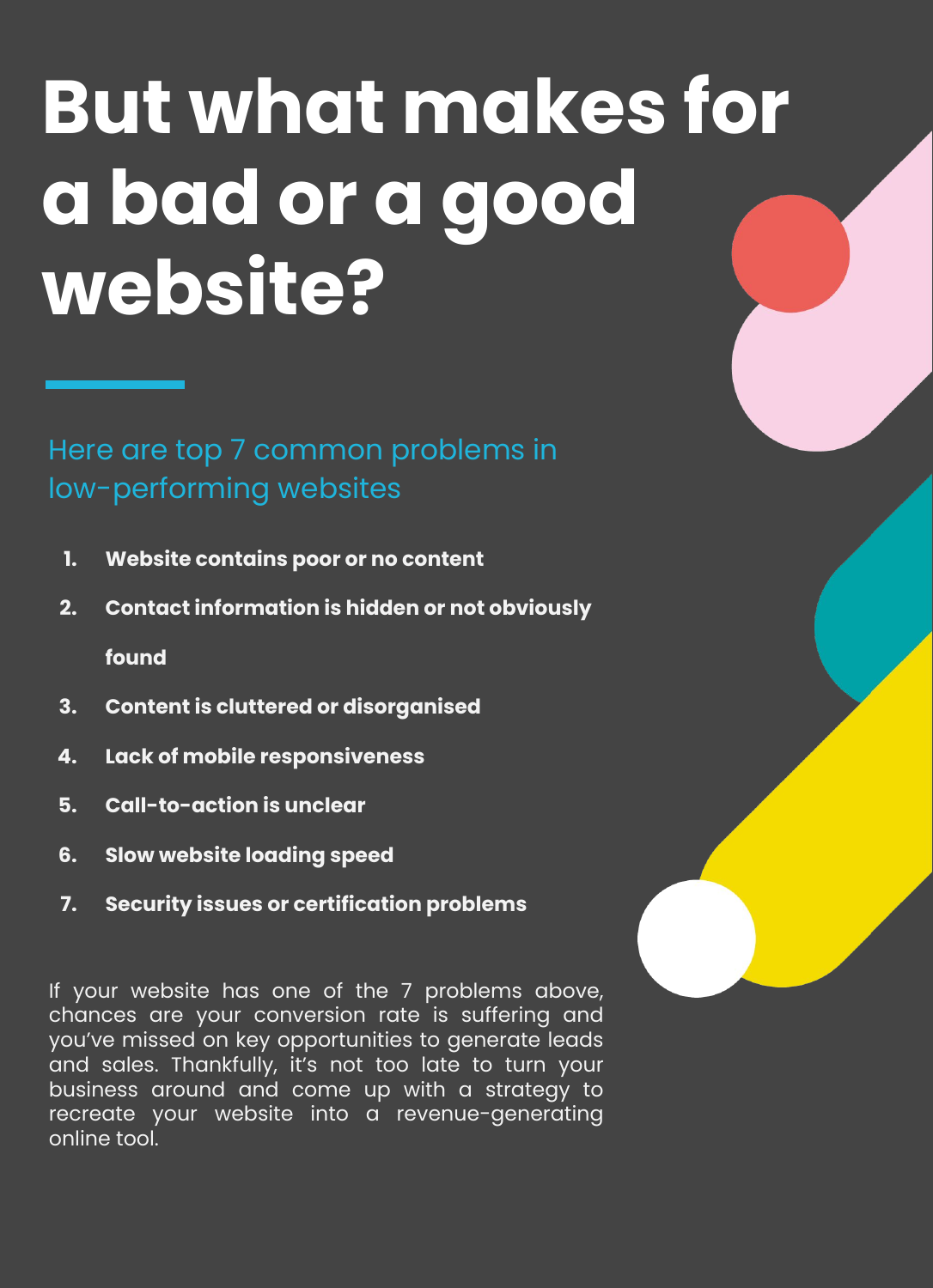## **Turn your website into a lead-and-salesgenerating tool**

Here are 7 ways you can turn your website into a lead-and-sales-generating tool

- **1. Build pages that are easy to understand and navigate**
- **2. Ensure content is structured and organised**
- **3. Put more content above the fold**
- **4. Optimise pages to be mobile friendly**
- **5. Design your website according to the theme, purpose, and objective**
- **6. Create great first impressions with your homepage**
- **7. Optimise content and ensure your pages are loading fast**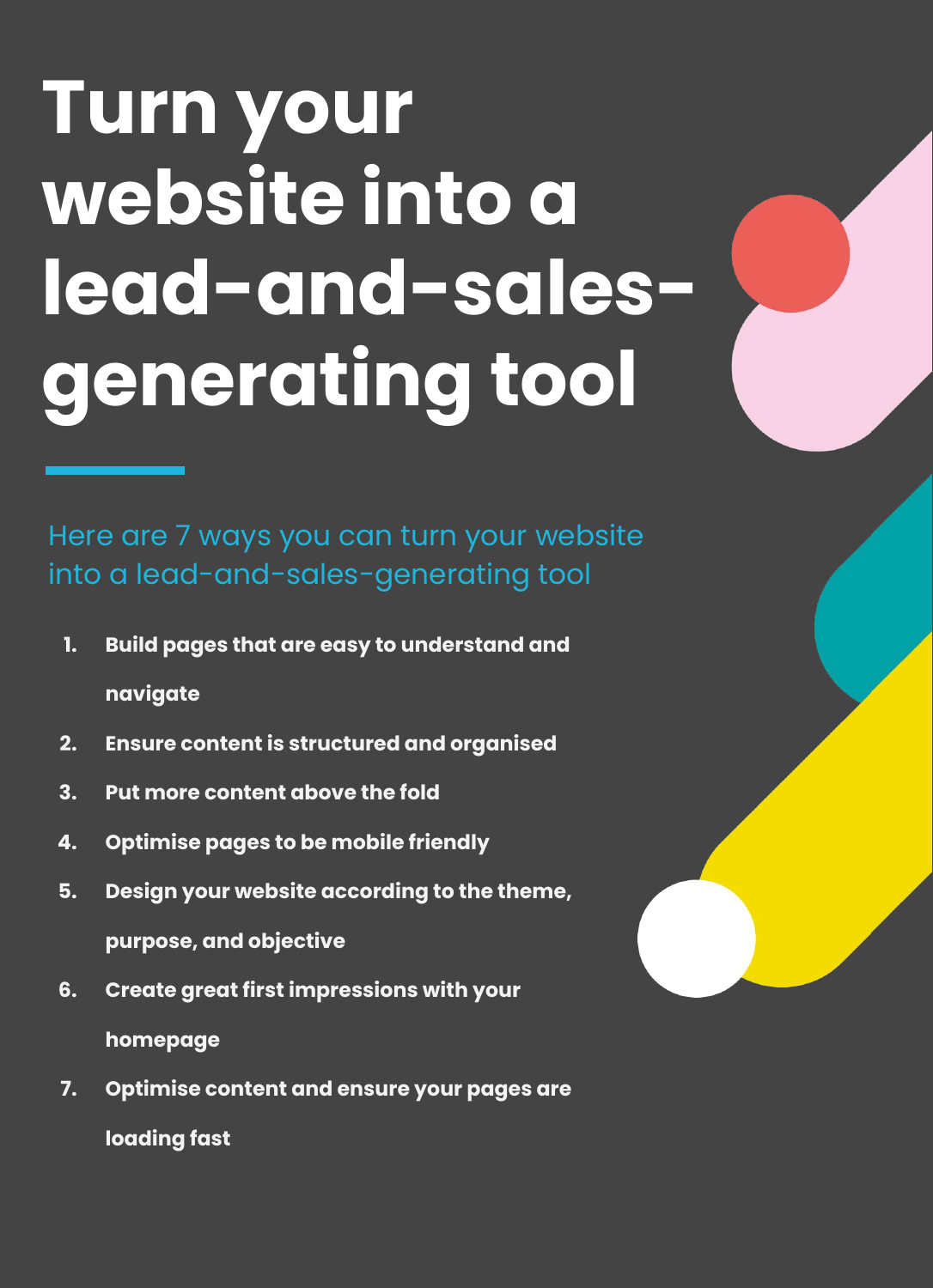### **Top 7 common problems in low-performing websites**

#### **Website contains poor or no content**

There is an influx of well-designed websites you can take reference from. In the same way, you'll most likely find a good number of bad ones.

It's highly possible that poor quality copywriting or low resolution images are the reasons why your website isn't converting potential customers to purchase your product or services. We've heard too often that "content is king." This statement couldn't be more true for websites. If your content is unclear, confusing or misleading, it will fail to lead prospects to the conversion process.

#### **Contact information is hidden or not obviously found**

Your website is your virtual business card. This means making it as easy as possible for your potential customers to reach out to you once they're interested in your product or services. Unfortunately there are numerous websites that make it difficult for people to contact them. This creates a barrier and discourages further engagement with your business.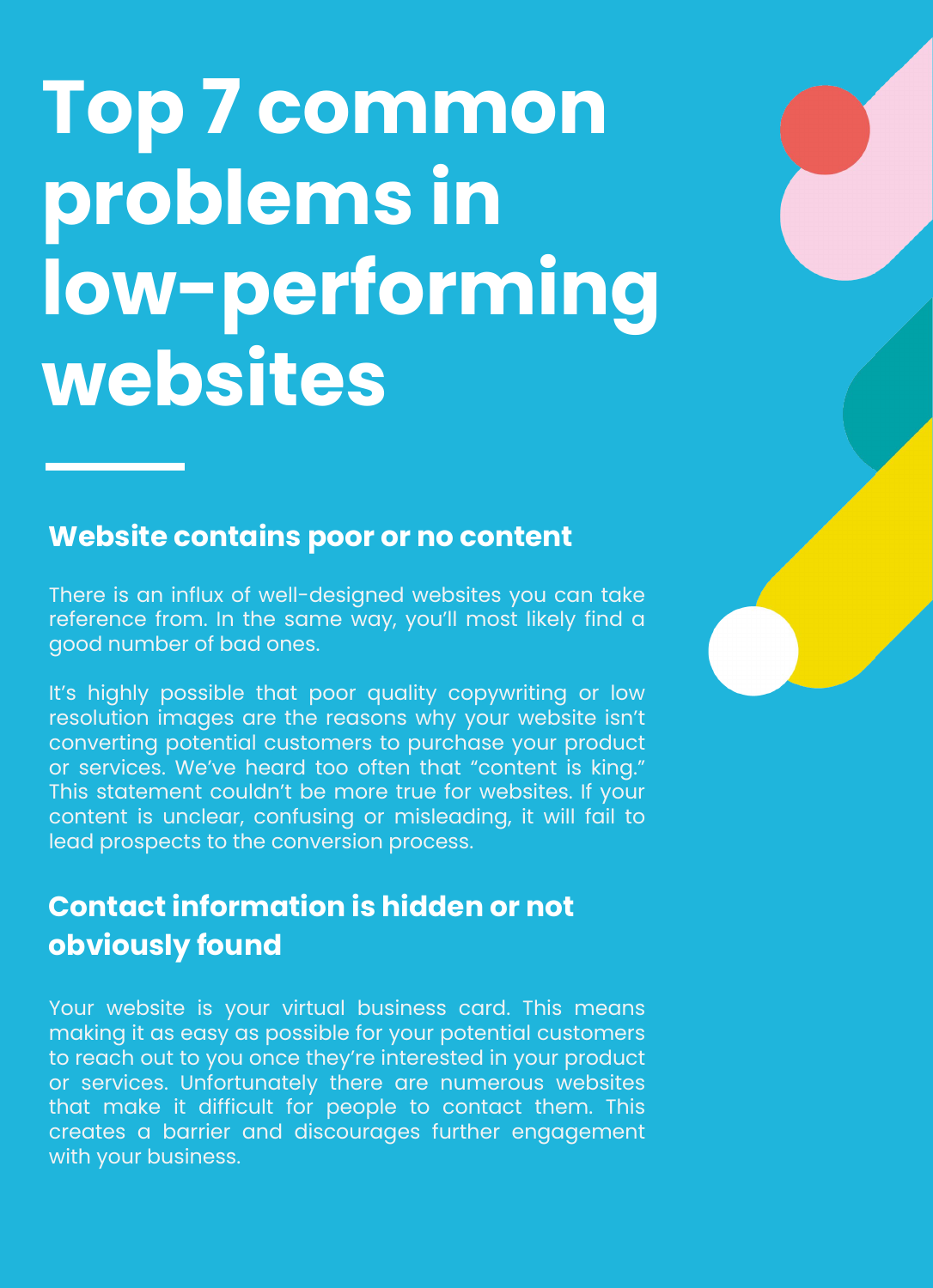#### **Content is cluttered or disorganised**

Data shows that too much information creates a gap between the amount of information we can absorb in a day and the amount of available content for us to consume. If your website visitors are greeted with a clutter of content, it creates confusion and a bad impression. This will cause drive visitors to immediately leave your website and never return.

Below is an example of a **cluttered and unorganised website.**



#### **Lack of mobile responsiveness**

Responsiveness is the latest approach to web design. This feature allows websites to "respond" or fit into the size of the screen it is showing on (mobile or web browser). By being responsive, websites can change their layouts and interface making it easier to navigate and access in other devices

In the last quarter of 2019, 52.6 percent of internet traffic comes from mobile phones. Without this functionality, you risk having a website that does not follow the form of the device screen. This could create a frustration in accessing your website and discourage visitors from exploring your platform.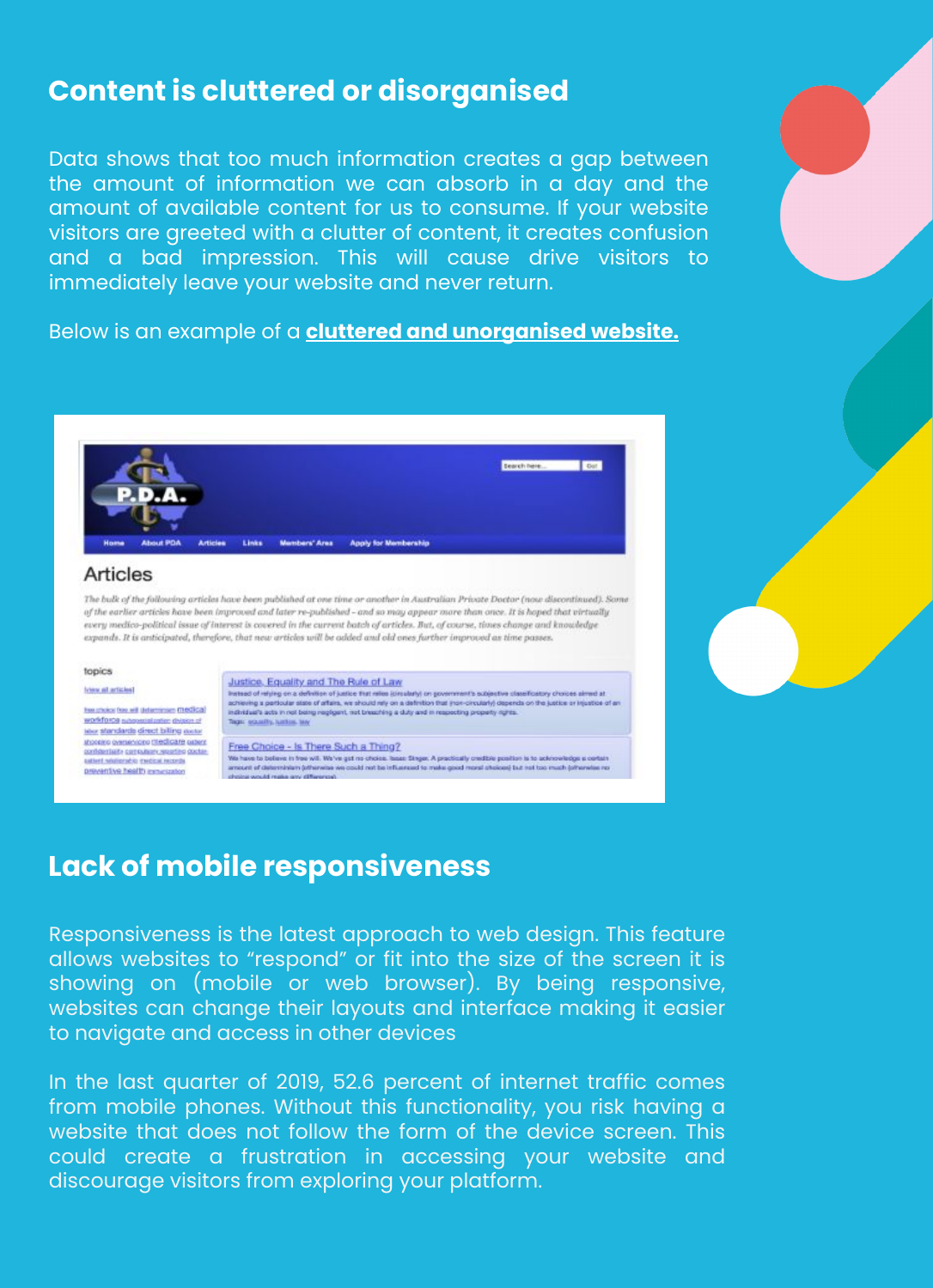#### **Call-to-action is unclear**

Call to actions (CTAs) are like sign posts instructing website visitors on where they're supposed to go and what to do next. Without these CTAs, the work you've put to drive traffic to your website will be in vain.

If you're burying your CTAs in a sea of endless paragraphs and images, chances are you're creating confusion for your users. This means potential customers are leaving your website without accomplishing the task you intended them to do.

#### **Slow website loading speed**

In the online space, load speed matters. Reports show that 47% of consumers expect web pages to load in 2 seconds while 40% are abandoning websites that are taking more than 3 seconds to load. This means the longer your load time is, the higher bounce rates you get which negatively affects your conversions.

#### **Security issues or certification problems**

**Tip 1**

Your website represents your brand. It's your digital front door where you often have your first contact with customers. If it's not safe and secure, you risk your website getting hacked and damaging your business reputation. Customers need to know that they're information is secured and protected. Without this guarantee, they lose confidence and trust in your business.

> **Let's now take a closer look on how to turn your website into an effective virtual business card and storefront.**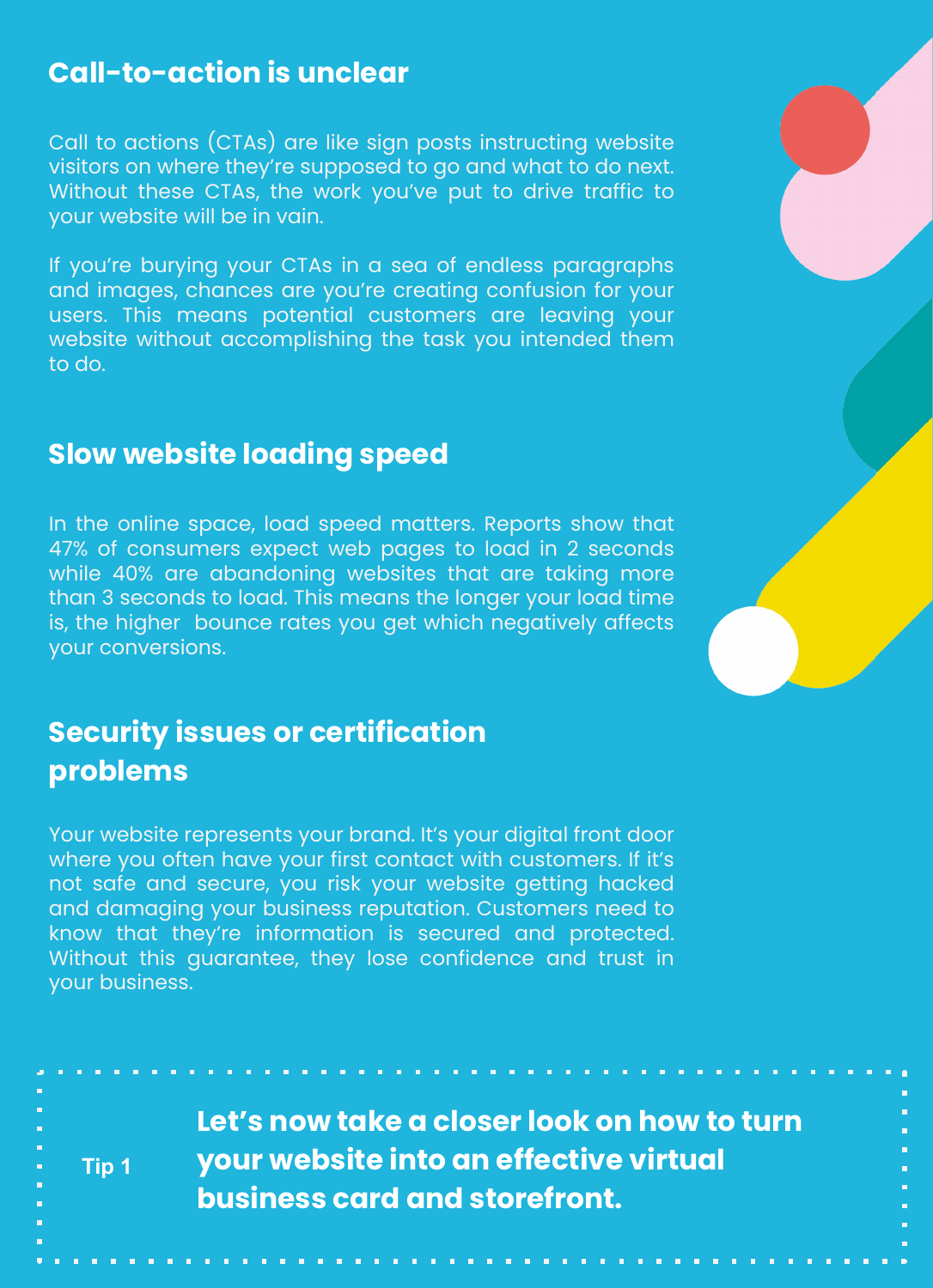### **7 ways you can turn your website into a lead-and-salesgenerating tool**

#### Build pages that are easy to understand and navigate

Good website navigation is critical in ensuring good user experience. It allows them to quickly find what they're looking for and allows them to go through your web pages without any frustration.

Keep your site navigation consistent to avoid user confusion. This means maintaining continuity in your design, theme, layout. Be straight forward and keep your navigation simple as well. The important thing is to anticipate and match the user's desired outcomes. It doesn't matter how pretty your website looks if it fails to support your website visitors in completing their goals.

#### Take for example **[Naked Ambition.](https://oozestudios.com.au/case-study-na/)**

The clear messaging and user paths facilitate the ease of use for every potential client visiting their website.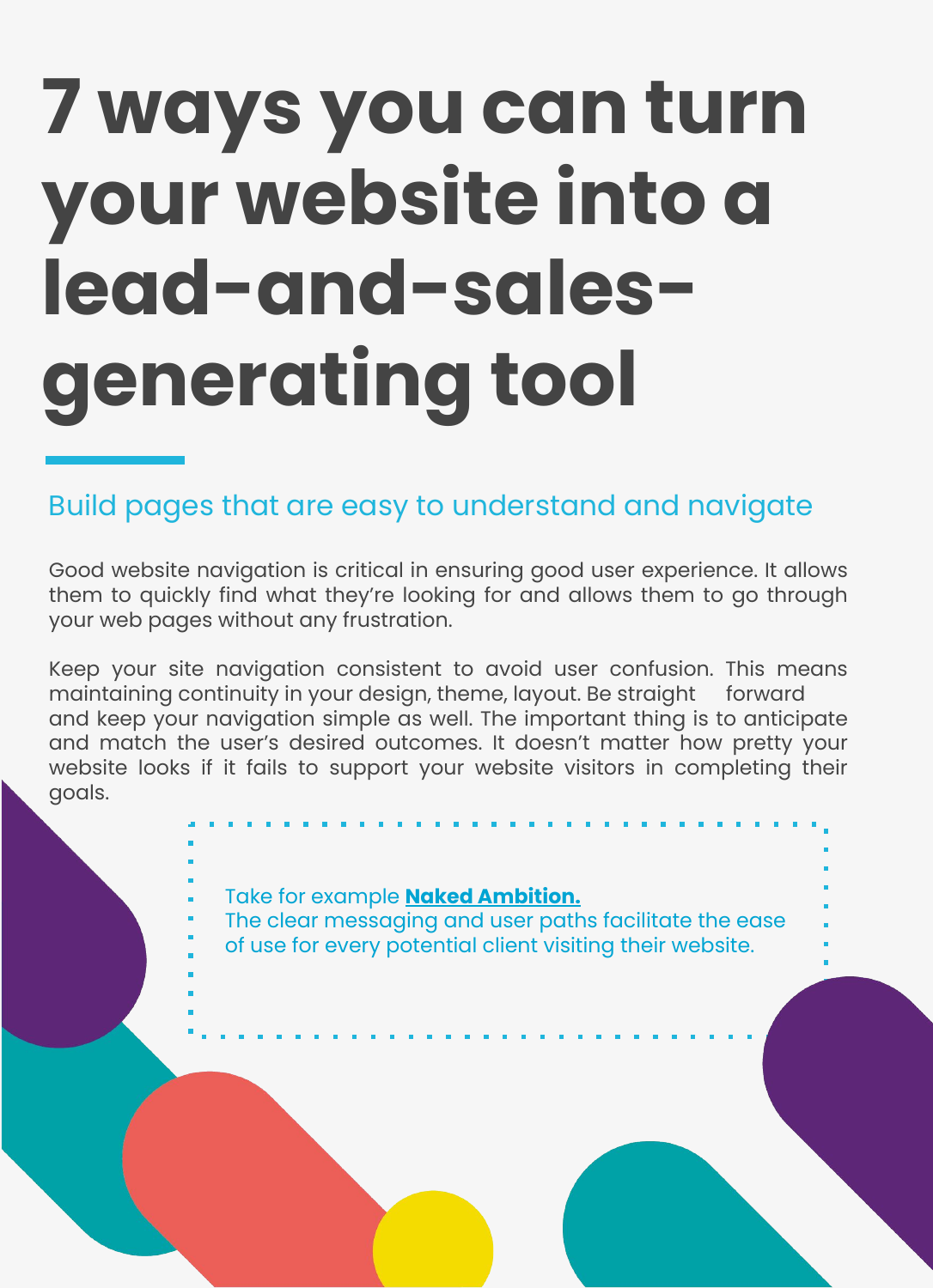#### **Ensure content is structured and organised**

Great website content structure leads to more conversions. Think about the buyer's objectives when organising content and building the architecture of your website. Doing so will allow you to figure out how a user's needs will translate into an actual online activity.

Remember, all websites serve a purpose - whether that is selling a product or service, or providing information to a target audience. Every piece of content or element you add to your online platform should then be directly related to that purpose.

Here's a tip: go through each of your web pages and ask yourself: "Does this text, image or button need to be here? Will it help reach the website's end goal? If it does, is there a better way to meet that objective?"

#### **More content above the fold**

Above-the-fold refers to the content that fills your screen when the page first loads. It's critical in grabbing a visitor's attention and encouraging them to stick around.

Optimise your design by placing more visible content above the fold. Make sure it's compelling and that your headline stands out. It's your first chance and could probably be the last to make a good first impression. Get right to the point and show your visitors exactly what you offer.

#### **Optimise pages to be mobile friendly**

More and more people are consuming content from their mobile devices. If your website pages are not yet optimised for mobile, you risk losing a significant part of your target market.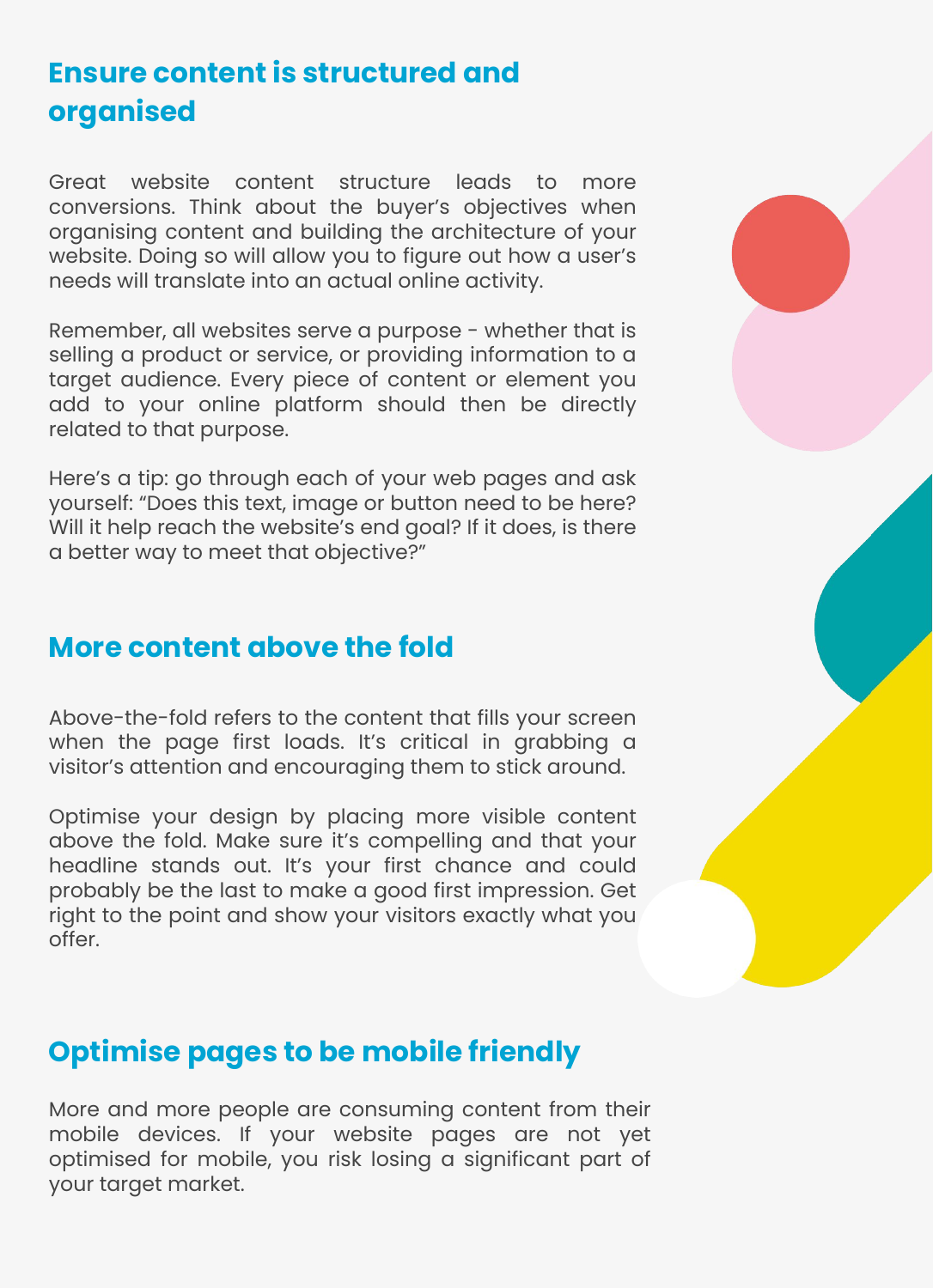Having a mobile optimised website encourages conversions and allows you to reach more people. But you have to take note that a mobile-friendly site is different from a mobile optimised site. A mobile friendly site is about being able to function on mobile devices. Mobile optimisation reformats content, buttons, and images to make sure that each page displays on smaller screens properly, allowing visitors to quickly navigate the site.

#### **Design website appropriately to the theme, purpose, and objective**

Your website is one of the most important aspects when building your online presence. It should look good, but at the same time, the design should be appropriate to the theme and purpose of your brand.

Look at the **Australian Institute of Architects' website below.**



The web design is created with a deeper understanding of the desired outcomes of the Institute's target audience. The look and feel of the site is directly related to its purpose, which is connecting with architects in Australia. This is because web designs shouldn't be based on hunches alone. If you want to create a high-quality website, you need to do research on what kind of design is suitable to your brand.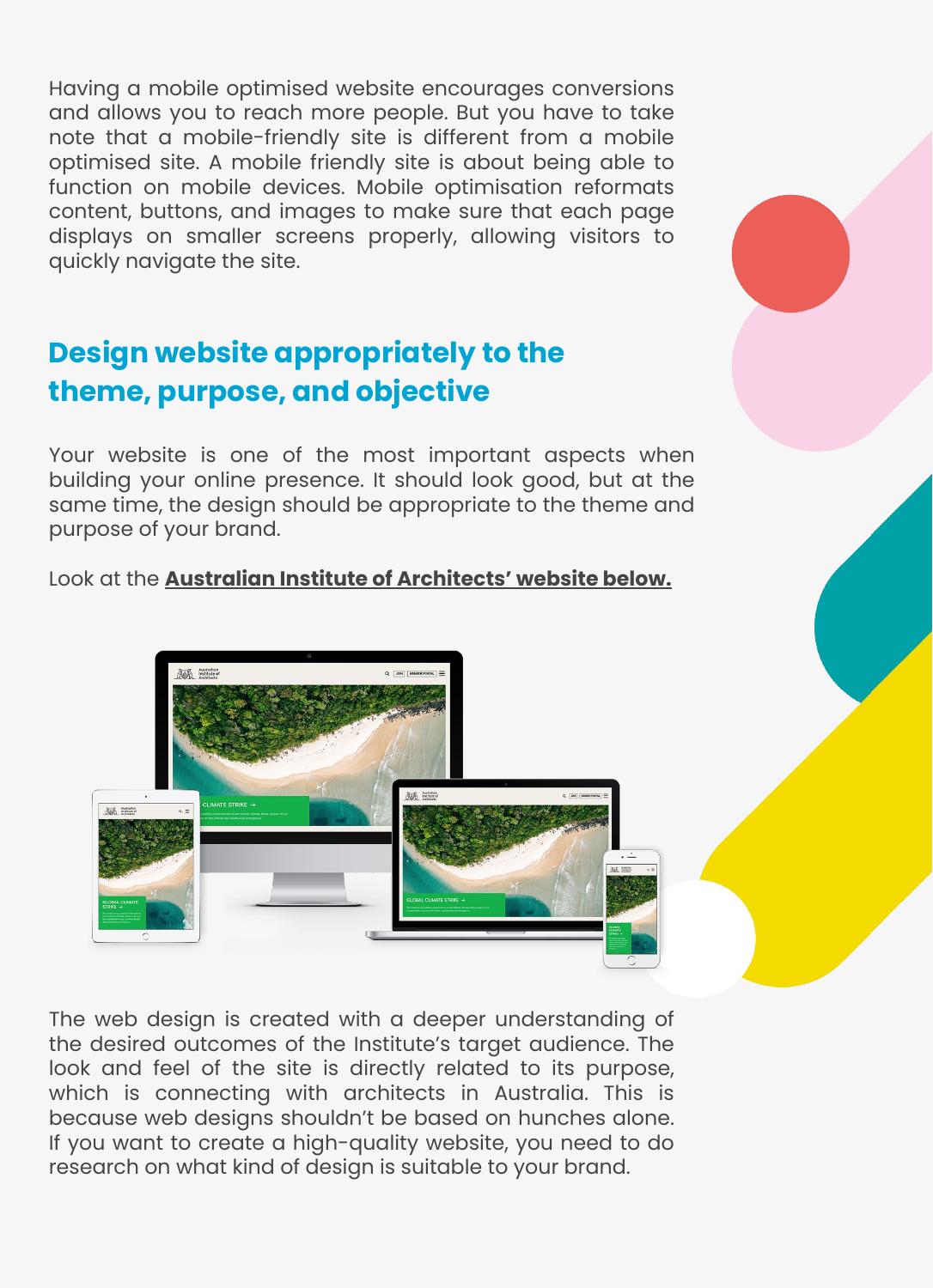### **Create a great first impressions with your homepage**

Every webpage is important, but your homepage is your gateway to creating great first impressions as it's the first page that visitors will view.

A homepage with high-quality content and visually-pleasing design will help you attract more potential visitors to your site. It should represent your brand and it needs to address your target audience's needs. Including links to your social media accounts, testimonials, and case studies on your homepage is also a good way to connect with more people and establish credibility.

#### **Optimise content and ensure that your pages are loading fast**

Writing high-quality and engaging content is not enough. You need to make sure that your website content is optimised to reach more customers. Through content optimisation, you are helping the search engines know what your content is all about. You can do this by adding relevant keywords, links, and meta and title tags.

Aside from optimised content, making sure that your website is loading fast is also important. Page speed plays a major role in the success of a brand's online presence. If you have compelling blog posts, videos, or other content, but your page speed is slow, your web visitors won't stick around.

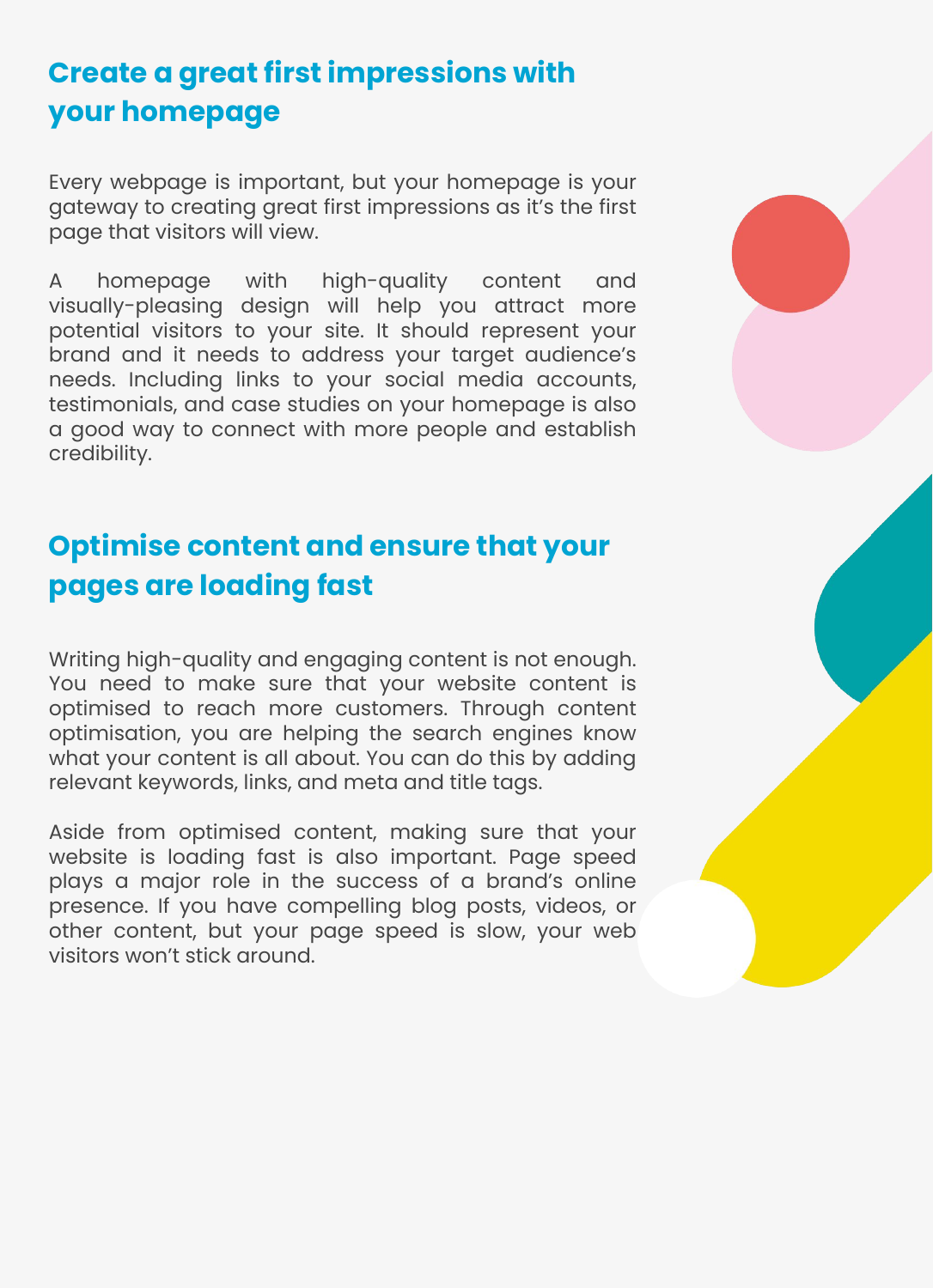### **What to do next?**

#### **Maximize the Power of Your Website**

We can help you create a website that is specifically designed for your users and represents what the company truly is.

#### **Claim your free 30-minute consultation today and learn how your website can drive more results.**

#### **On our call you will:**

- know what key improvements can be applied to your website
- receive a free analysis report of your website to take away with you
- learn how to let your website visitors know you're the subject matter expert
- receive tips on how update your website with updated branding



**Jesse Mullins** Managing Director Ooze Studios

#### **Who will you be talking to?**

Jesse has been helping businesses create impactful websites for many years. He's a Director of 4 Melbourne start-ups and is continually improving our client's websites.

Combining UX and UI principles with Minimum Viable Product modelling he can help you identify key improvements on your website. As well as find gaps that your competitors aren't maximising to their advantage, which becomes your advantage.